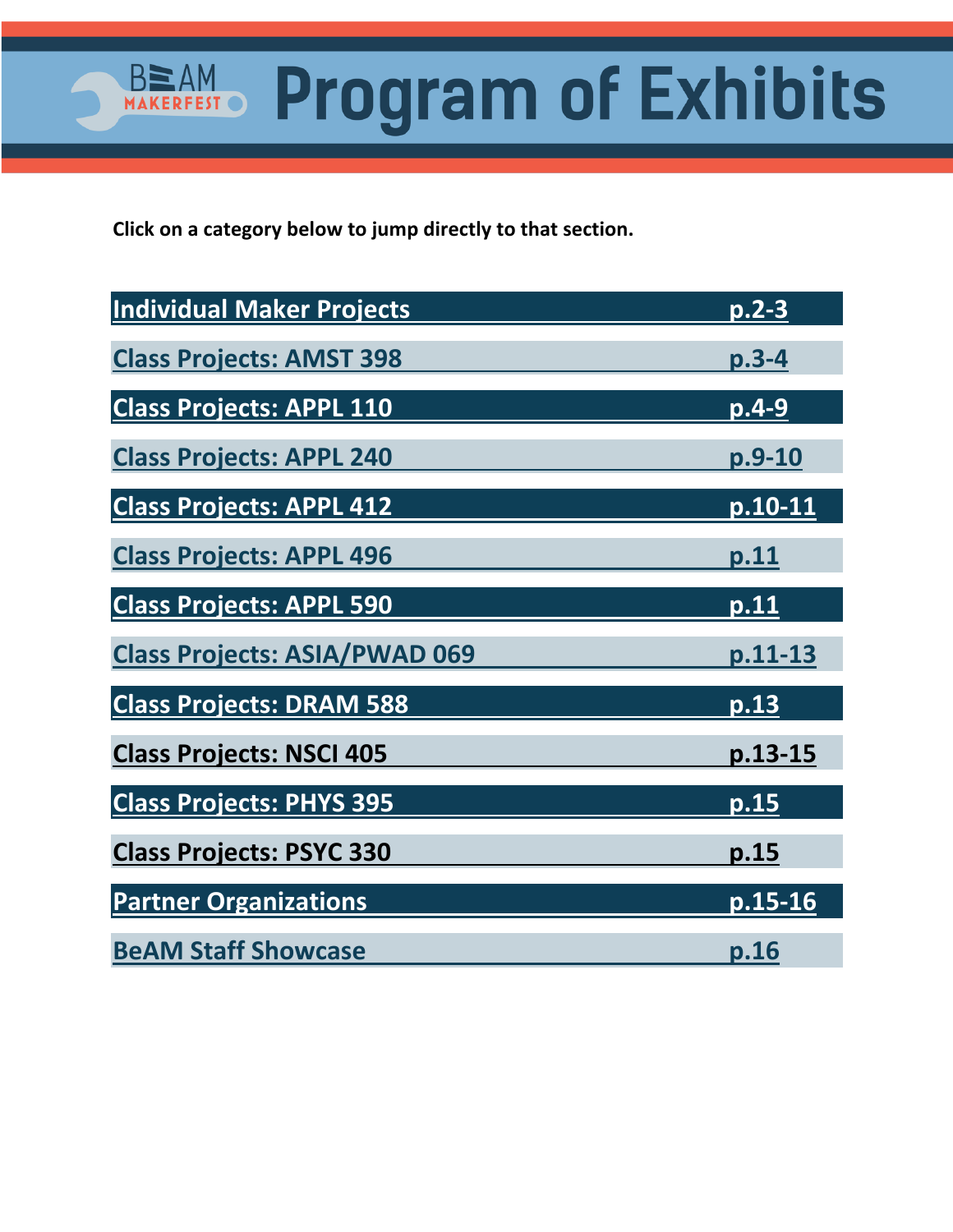## <span id="page-1-0"></span>**INDIVIDUAL MAKER PROJECTS**

### **INDIV-1**

**Sticker Bike!!** *Maker: Alex Bean*

I used the makerspace to perform maintenance on my bike! I also created and affixed a large sign and a few features that my bike didn't previously have, like a holder for my phone.

#### **Handmade Baroque Guitar INDIV-2**

*Makers: James Crescenzi, John Pringle*

I made a baroque guitar modeled after the 1679 Stradivarius guitar. It was built so that I could play period specific music on the instrument it was written for and so that I could play in early music ensembles here at UNC. It was primarily made using traditional woodworking hand tools such as a hand plane, chisels, a card scraper, etc. with the addition of a bandsaw, a drill press, sandpaper, and super glue.

### **INDIV-3**

### **Portable Modular Tool Cart and Workstation** *Maker: Canain Stanley*

I do wood sculpture and home remodeling, so I am often transporting tools back and forth from on-site locations. I designed this tool cart to be a rugged, portable, organized container that doubles as a work surface. The outlet and worklight are powered through a length of cable that is stored in the lower plywood box when traveling, and pulled out when needed. I used mostly scrap material and hardware for the construction, sourced from discarded furniture and demolition waste.

### **INDIV-4**

**Bowery Pet Supplies** *Maker: Heiker Medina*

Bowery Pet Supplies is an online pet brand that focuses on sustainability, quality, and durability. We build plant-based pet supplies like dog collars that are continuously customizable with different bow ties and accessories. Bowery is aiming to provide quality products that are durable and last longer than conventional products with lower life-spans. I used two grants which I raised from this past summer and hired a seamtress. I worked with suppliers and customers to drive a dog owner study of >400 people to identify which needs were most important.

### **INDIV-5**

## **May the Acoustic Radiation Force Be With You** *Maker: Keerthi Anand*

Either as an instructive tool to inspire middle-high school students into STEM careers or a scientific instrument to control particles, or fluids in micro-gravity, acoustic levitation is a fascinating phenomenon to experience first hand. Try to levitate a particle through an obstacle course, see cool aerial dances with sound, feel the force of ultrasound! With a little soldering and programming an Arduino microcontroller, you too can make one!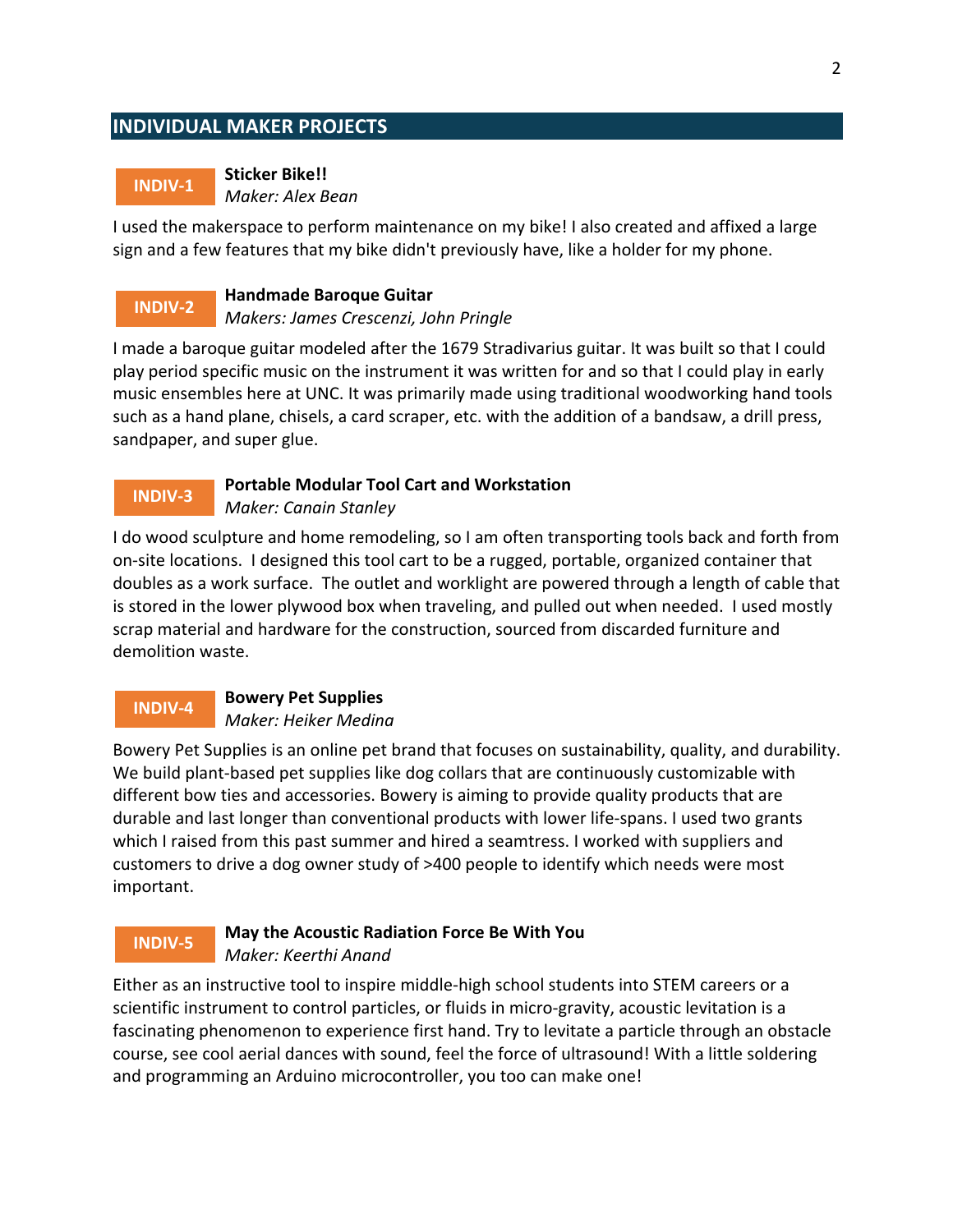### <span id="page-2-0"></span>**INDIV-6**

### **FIRST Robotics Competition Robot**

*Makers: Zuntue Pommerich, Nivas Kolli, Matthew Mitchell, Tyler Arnold, Sydney Lin, Cole Malinchock, Ryan Atack, Avi Hoop*

This is a robot made to compete in this year's FRC challenge Rapid React sponsored by the Boeing Company. It was made through lots of hours in the lab.... (Over ten thousand combined hours over 4 months). New things this year included a CNC machine and advanced programming like trajectory following and odemetry.

### **CLASS PROJECTS: AMST 398**

### **AMST 1-1**

### **CLIMATOPIA: Building Resilient Communities**

*Makers: Professor Rachel Willis, Sydney Thomas (UNC 2021), Alex Pistiolis (UNC 2021), Fall 2021/Spring 2022 AMST students*

CLIMATOPIA is an innovative fabric game and resource backpack for people aged 9-99 developed with BeAM and APPLES support to share strategies and resources to help plan for, face, and recover from climate change enhanced water disasters. These disasters include extreme heat, severe precipitation events, hurricanes, droughts and wildfires. Students have iteratively designed game rules and strategies, illustration, and pieces. Using BeAM training and facilities they have collaboratively designed and made all the game pieces, board, and curated resource links to produce the fourth iteration of the game for distribution to non-profit environmental centers in North Carolina.

### **AMST 1-2**

### **CLIMATOPIA 3D Printed & Laser-Cut Game Pieces** *Makers: Cher Xiong, Edward Estrada*

Using Tinkercad and Ultimaker and starting from Fall 2021 prototypes, they worked on improving the design of game pieces, improving production efficiency, and finishing of parts. They then produced a more environmentally friendly wooden set of pieces on the laser cutter for playing the game.

## **AMST 1-3**

### **CLIMATOPIA Vinyl-Cut Game Card Illustrations** *Makers: Jordan Jordan, Betseat Tadiwos*

Using Adobe Illustrator and the Vinyl Cutter created cards for players, resources, information, and events. Created both vinyl sticker versions for games that are distributed to non-profit education centers as well as files for printed cards for individual use.

### **AMST 1-4**

### **CLIMATOPIA Fabric Design and Laser Cutter Prototyping** *Makers: Jeff Manion*

Coordination of all design elements using Adobe Illustrator and using the design iteration process to develop prototype parts of word and cards. Assisting in ordering custom fabric designs for printing by Spoonflower. This source enables individuals to order one yard of the fabric, sew the game and resource bags, print cards from the website, and use recycled items for markers to create their own Climatopia game.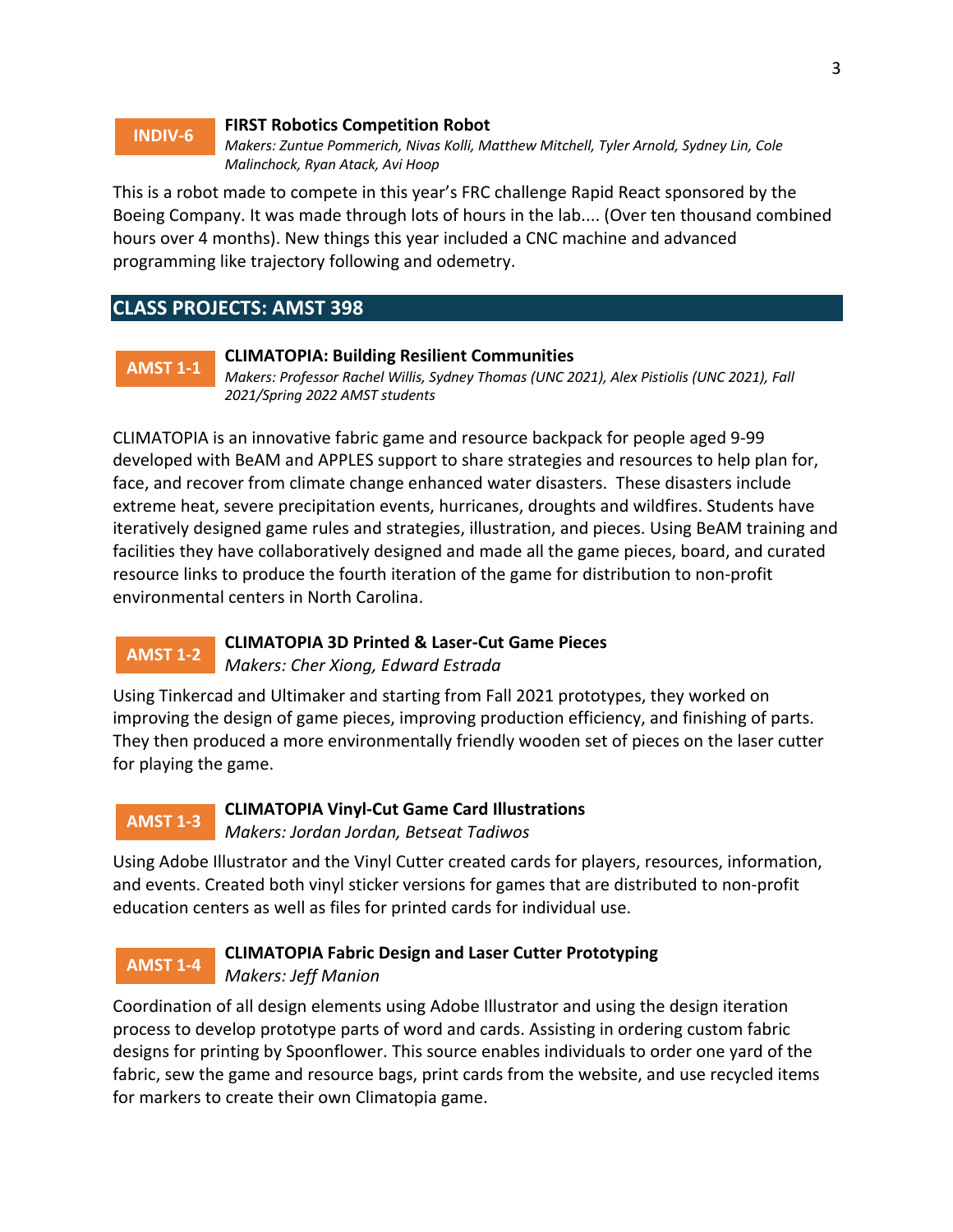#### <span id="page-3-0"></span>**CLIMATOPIA Sewing Game Board and Bags** *Makers: Mikayah Oxendine, Cole Schmidt, Caroline Shields, Juliana Koricke* **AMST 1-5**

Learned to sew with prototypes material designs and then developed modifications to improve the functional-ity and efficiency of production. Included a double-sided fabric board game with links and a website GRC code on the reverse to get more recovery resources. The backpack has the logo, details, and credits on the front side. The back side contains the game rules. Finally, the small bag was designed to hold all game cards and parts and provide a safe way to transport the game as well as a website for learning more about climate change impacts on vulnerable communities.

## **CLASS PROJECTS: APPL 110**

#### **The Knocking Alarm APPL 1-1**

*Makers: Russell Warren, Thi Le, Can Kilic, Alex Johnson*

We made an elaborate alarm that has a hand that knocks when the time goes off. We made this because most alarms do a poor job at actually getting sleepy people out of bed. We used electronics, the laser cutter, the vinyl cutter, and the 3D printer.

### **Desktop Organizer APPL 1-2**

*Makers: Antonio Tudela, Aditya Uchil, Michael Rogers*

We made a laser cut desktop organizer with repurposed and 3d printed handles that implements an extension cord for powering users' devices. We made it to allow users to organize their desktop. We made it with laser cut birch plywood, 3d printing, and connected it with wood glue and hardware.

## **APPL 1-3**

### **Medication Organizer for People with ADHD**

*Makers: Ashley Aragon, Hannah Cruz, Maura O'Sullivan, Robbie Wilson*

The product is a gamified medication organizer that looks like a typical weeklong medication container. Each day's compartment would contain a game piece that connected to a larger puzzle across the week. By linking habit and reward, the game pieces would help combat the dysfunction and memory issues that sometimes prevent those with ADHD from taking their meds consistently. At the end of each week, the pieces and next week's meds would return to their compartments. We mainly used the 3D printer, laser cutter, and vinyl cutter to create the components.

## **APPL 1-4**

## **Class Plant**

*Makers: Ethan Malin, Andrew Lewis, Natalie Rodriguez, Anika Jibben*

We made a portable planter box for a teacher of young students. We made this using the laser cutter, wood-shop tools, vinyl cutter, and 3D printer.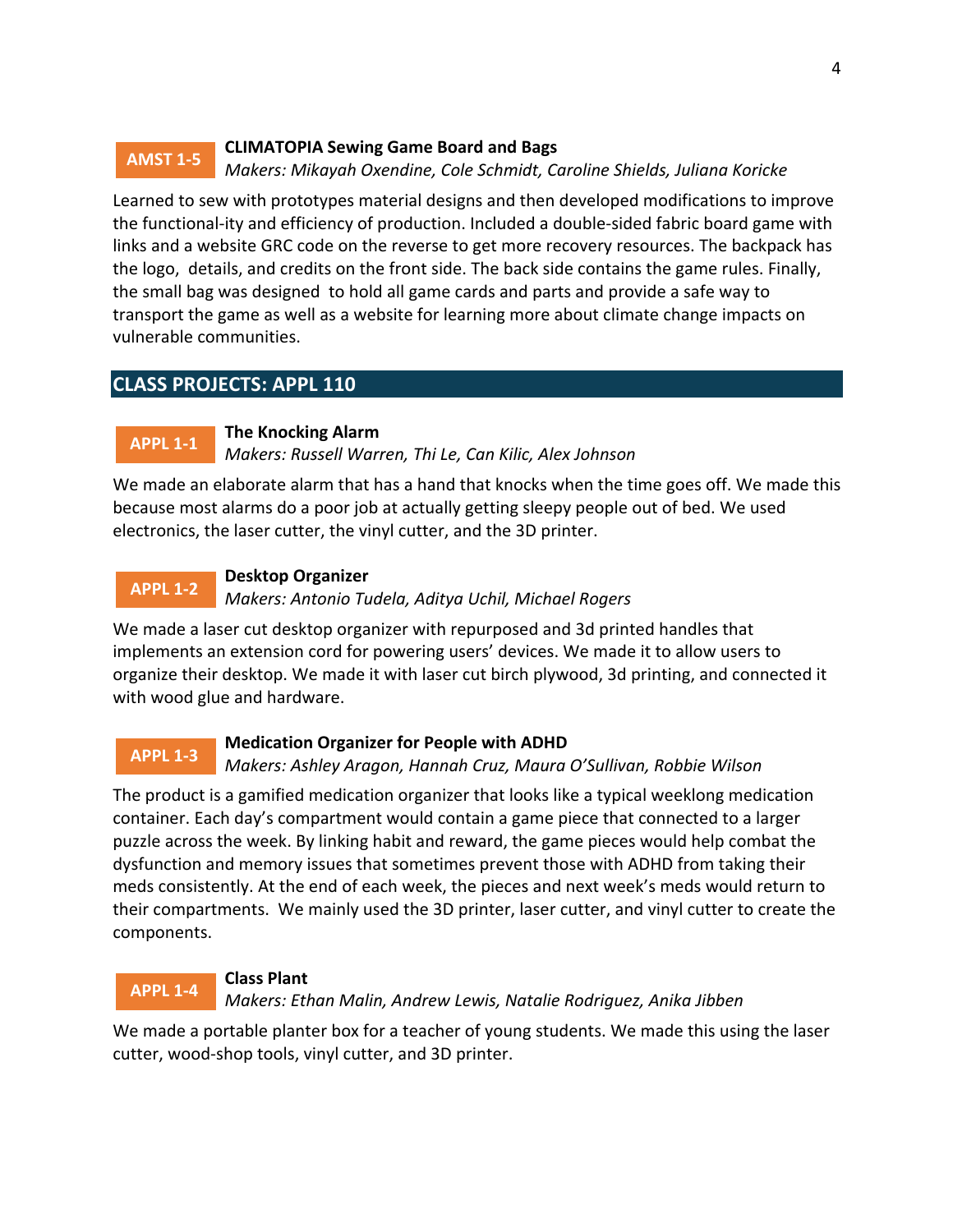### **Floating Flower** *Makers: Jon Einsmann, Summer Sledzieski, Rochelle Muñoz, Sarah Gallagher* **APPL 1-5**

Hanging windchimes with floral and naturalistic design custom created for a couple that loves gardening and the outdoors. These windchimes are made of recycled materials and are customizable, therefore they will fit in great in the couple's garden. We made these windchimes with the laser cutter, 3D printer, vinyl cutter, and recycled parts.

### **Pile of Rubbish APPL 1-6**

## *Makers: Logan Timm, Melanie Cooke, Zuntue Pommerich, Ryan Zheng*

This is a fun desktop trash can design! We used a laser-cut base, 3D printed lid (that opens and closes!), vinyl cut logo, and sewn reusable liners.

### **Nebula Nursery APPL 1-7**

*Makers: Brooke Scullin-Baccarella, Addison Skigen, David Lundberg, Claire Friesen*

We designed a mobile to be hung above an infant's crib. Our target user is new parents who want something that stimulates their child when they're not in the room that is safe and engaging. We used the 3D printer, laser cutter, embroidery machine, and pre-existing materials.

### **LED Clock Guitar APPL 1-8**

*Makers: Ren Millis, Can Tunceli, Jimmy Toole, Cameron Grant*

Our project is a body of a guitar, created with old clock parts to form a functional clock face within the guitar and lined with colorful LED lights! This was designed for a guitar player who wants to wow his or her audience. It was made using 3D Printing, laser cutting, and Arduino electronic circuits.

## **APPL 1-9**

**APPL 1-10**

## **Desketballer**

*Makers: Alyssa Acunto, James Pierce, Ethan Schroeher, Caden McCray*

Desketball is a basketball game for your desk. Load the launcher, aim, and score! A game for adults to keep the child in you entertained at work. Built with laser cut acrylic and plywood, vinyl cut designs, and 3D printed catapult and basketballs.

## **Pandora's Box**

*Makers: Sonam Shah, Justin Thompson, Crista Izuzquiza, Stephany Kim*

We made a jewelry box to organize different kinds of jewelry such as earrings, bracelets, rings, necklaces, etc. We made it to help our target user organize her jewelry into different boxes and sections so that she can see each pair of earrings she owns as well as other different accessories. We made this project using the laser cutter, 3D printer, and the vinyl cutter.

**Koi 4 Kids** *Makers: William Bucher, Kayla Dutcher, Camilo Corrales, Dhruvi Patel* **APPL 1-11**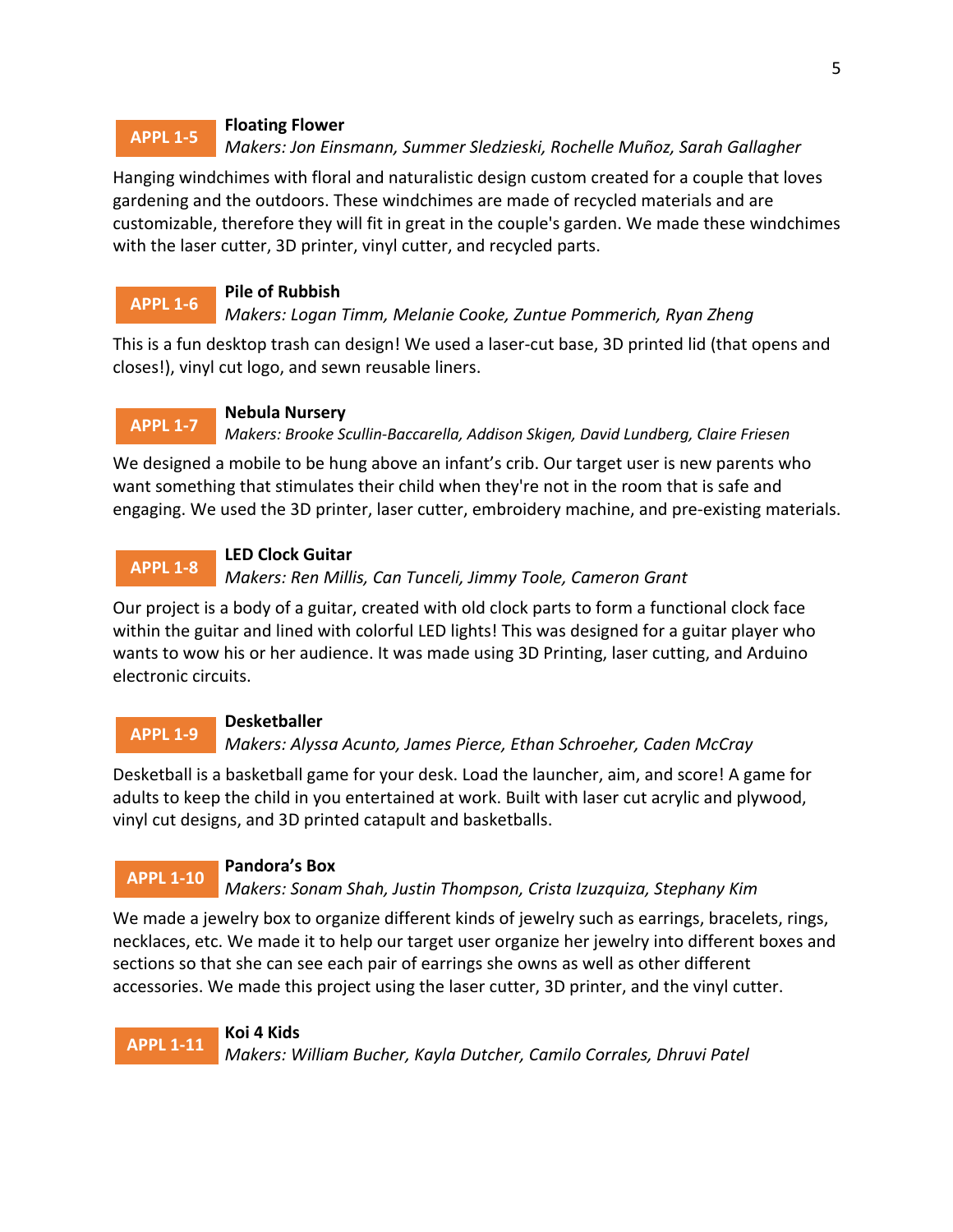Our product creates a fun experience for young children to enjoy! It includes a memory card game packaged in an articulated koi fish powered by servo motors with LED lights and speakers. This immerses your young child into a aquatic experience while promoting learning!

### **Mini Bar Cart APPL 1-12**

## *Makers: Ryan Barrett, Vedika Birla, Kathryn Carrick, and Pooja Patel*

Our product is a mini bar cart. It is intended to be a useful and visually appealing storage device to be displayed on the counter in the kitchen of young/fashionable individuals. We made it with 3D printed parts, laser-cut plywood, and vinyl stickers. We used a recycled shoebox and integrated an Apple Magsafe Charger along with a wine opener.

### **The Singular Shot Ski for Students Who Hit the Slopes APPL 1-13**

*Makers: Sadhana Ramesh, Manas Tiwari, Marisa McGovern, Alexandra (Allie) Carmack*

The "Solo ShotSki" is a shot ski for personal use. The intended user is a college student who is of legal drinking age watching the UNC vs DUKE game while they are in isolation for COVID-19. The user has a need to have a fun time celebrating at Tar Heel win, ingest shot sized amounts of liquid (whether that be cough syrup to help with their COVID-19 cough or if the user is of legal drinking age, taking shots to celebrate while on facetime with their friends). We used a laser cutter for the miniature body of the ski, the vinyl cutter to decorate it, and the 3D printer to create a detachable component that can hold a standard-size shot glass.

#### **Laser-Cut Coin Piggy Bank APPL 1-14**

*Makers: James Clayton, Madeline Conway, Nestor Tellez*

Our project is a laser-cut coin piggy bank with LED and 3D printed components. You drop the coin in from the top and can see it drop down to be organized.

#### **Laser-Cut Board Game APPL 1-15**

*Makers: Owen Althouse, Noah Frahm, Yunshu Yu, Xingda Li*

This project is a reusable cloth bag made from sustainable materials. We made this bag to show how simple recycled materials are able to build functioning products. We used the 3D printer to make the buttons, laser cutter for the cardboard inlays, and the sewing machine for assembly of the components.

### **Dino Disaster Sim APPL 1-16**

*Makers: Daisy Huang, Miranda Black, Jaden Parker, Logan Siege*

We made a diorama which incorporated an escapement plan. We wanted to create something artistic with the accent piece being the escapement. We used the laser cutter to create the outer box, the 3D printer to create the dinosaurs and escapement pieces, and we used the vinyl cutter to make stickers to set the scene.

**Sensory Cube Toy** *Makers: Rithika Jonnalagadda, Madelein Ngo, Andres Cardenas, Byron Medina-Nunez* **APPL 1-17**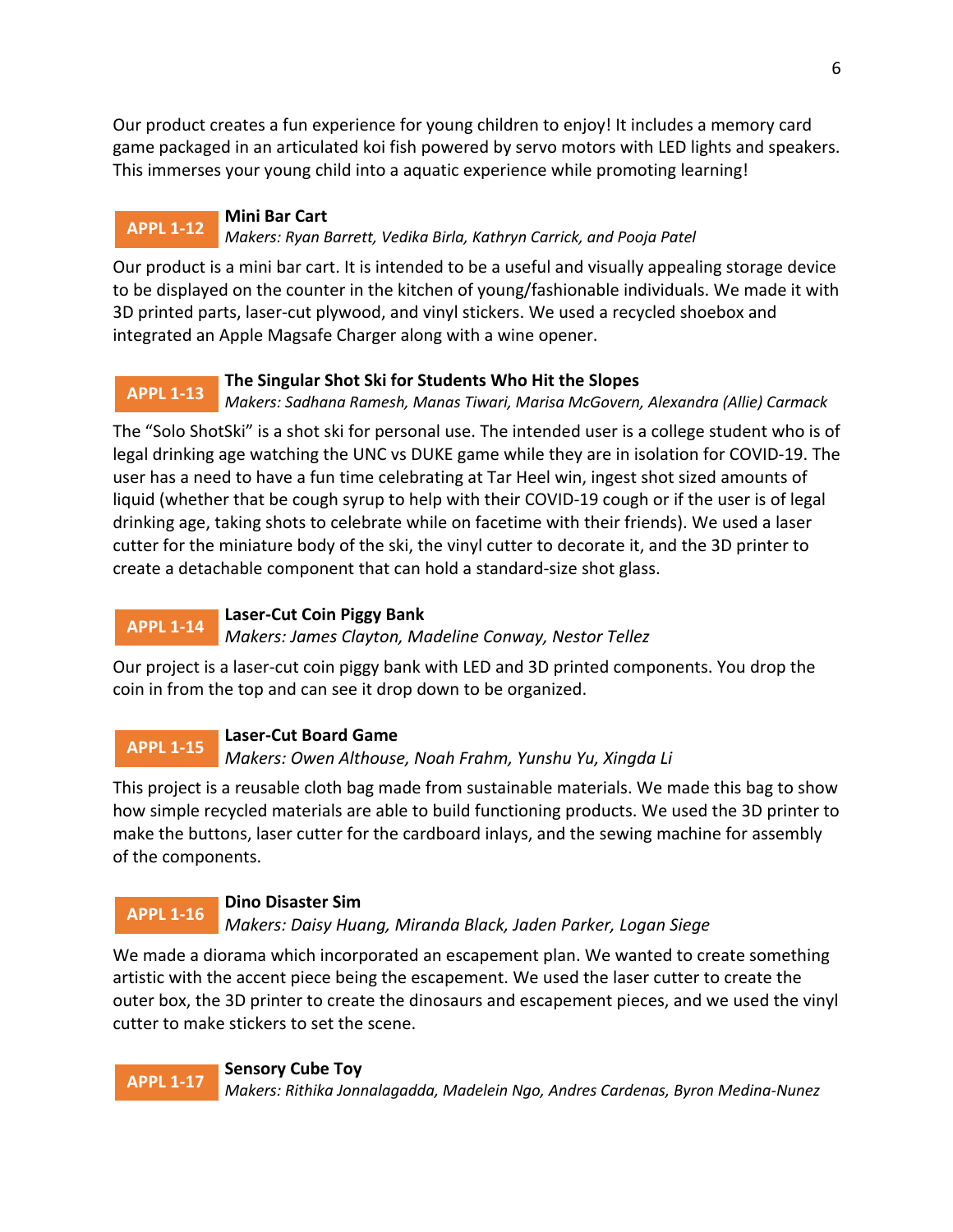Our project is a sensory cube for neurodivergent kids to play with in public spaces (e.g. hospital waiting rooms, playgrounds, parks, etc). The cube has multiple mechanisms, including switches, buttons, gears, and other tactile stimulants. We made this cube using a laser cutter, 3D printer, textiles, and electronics.

#### **Tarheel Trunk APPL 1-18**

*Makers: Alleigh Wiggs, Madison Moore, Mason Wittman, William Hart*

Our prototype is a chest that could be used for storing items as a UNC student. There are multiple sizes available. From the small one for jewelry all the way to the large one made for a student. Laser cutter, 3D printer, and vinyl cutter were used.

### **3D-Printed and Laser-Cut Ship with Vinyl Lettering APPL 1-19**

*Makers: Katie Long, Matthew Pollard, Jacob Goldstein, Vishal Shah*

We made a ship for our class project that had to combine 3 different materials in the Makerspace. The hull and propeller are 3D printed, the deck was laser cut, and the stickers used to name the boat used the vinyl cutter.

## **Checkerboard Picnic Basket**

*Makers: Thayer Hicks, Maxfield Palmer, Andrew Lewis* **APPL 1-20**

We made a picnic basket with an included checkerboard for those who want to add a little fun to their picnics. We created this design from scratch in Adobe Illustrator and Fusion360. Materials were produced using a 3D printer, laser cutter, and vinyl cutter.

#### **Desk in a Can APPL 1-21**

**APPL 1-22**

*Makers: Michael Pearce-Ros, Shresht Kolavennu, Nishad Kosaraju*

The Desk in a Can is designed to be an easily portable storage designed for integration into cupholders. It was made using 3D printing, laser cutting, and vinyl cutting.

## **LAPTOPIA**

*Makers: Sarika Kasuganti, John Kirollos, Caroline Perez, Aadit Mehta*

In this technological age, the shift from board games to video games has never been more apparent. We have attempted to bridge this gap by creating LAPTOPIA, the world's first laptopthemed board game. We used a laser-cut, plywood base to develop the board, added 3dprinted legs to make the structure double as a laptop stand, and topped it off with vinyl-cut designs. We cannot wait to play the game with you!

### **Portable Pinball Machine APPL 1-23**

*Makers: Lucy Ren, Mayra Fabian-Gonzalez, Mia Baird*

We made a portable pinball machine. We made it because we wanted a game that was portable as well as something that didn't need anything electronic. We used the laser cutter to cut the wood base as well as all the obstacles. After that we used the 3D printer to print the levers and the ball. Lastly we used the vinyl cutter for instructions and decoration.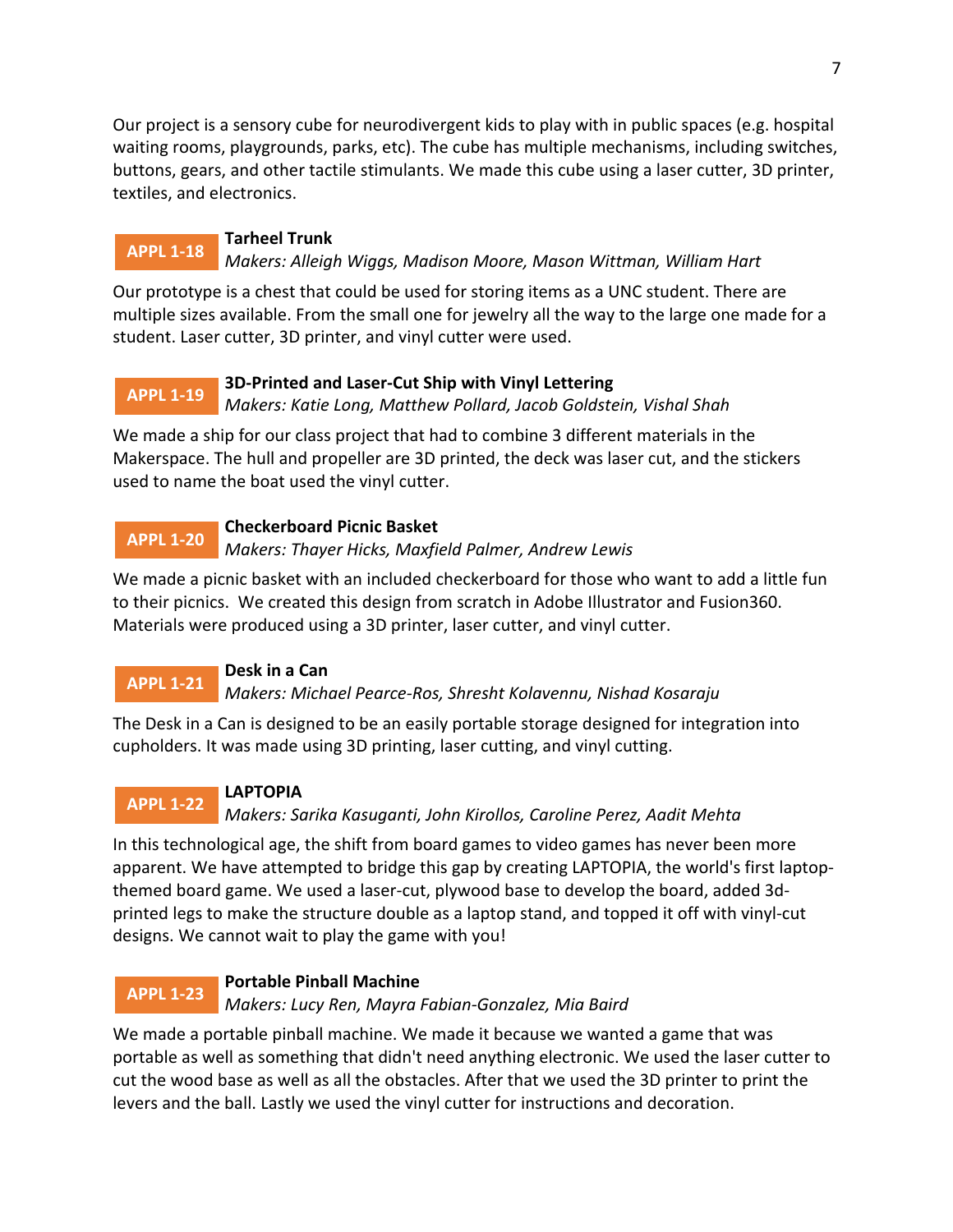### **Accessible Gaming Controller** *Makers: Oliver Kimsey, Abigail Hinson, Soumya Mahavadi, Luis Rivera Gonzalez* **APPL 1-24**

The Accessible Gaming Controller (AGC) is a one handed gaming controller that makes gaming accessible to people who are incapable of playing with a "regular" two handed controller. The purpose is to make this controller feel so natural that it can become everyone's "regular" controller. This project mainly requires 3D printing and electronics/programming, but the laser cutter will also be used for certain wooden parts.

### **Spinning Storage Wheel** *Makers: Caroline Jones, D'anta Carter, Enpei Zhang, Sean Billy* **APPL 1-25**

We made a spinning wheel with hanging baskets that can be mounted on a wall and spun to be used as a rotating storage system. The purpose of the wheel is to save on storage space by easily cycling out baskets when they are or are not needed. It was made using 3D printing for baskets, gears, and a labeling system, laser cutter to create the wheel itself, and the vinyl cutter to create stickers for labels.

#### **Laser-Cut Phone Stand with Acrylic Lens Filters** *Makers: Marky Noronha, Taliya Lewis, Hannah Koceja* **APPL 1-26**

The project primarily includes a wooden/acrylic phone stand and lens filters cut through a laser cutter. There is also a 3D printed stand for the filters. The inserted filters can alter the look of a photo taken when a phone is placed in front of it. The filters can even be used for other electronics such as a DSLR camera or projector.

#### **Remote Controlled Car** *Makers: Yuvraj Jain, Elias Arroyo, Aarav Mehta, Kelly Yun* **APPL 1-27**

For our project, we built a small remote-controlled car that has an opening for a phone case. The project was meant to create videos for people ranging from home videos to movie production that would capture high speed at a low vantage point. We use Arduino electronics to build the electronics within the car, a laser cutter to make the wood frame, a 3d printer for the inner holdings within the chassis and a vinyl cutter for the decals on the outside.

#### **Jujutsu Kaisen Inspired Jacket, Ring, and Earrings APPL 1-28**

*Makers: Ella Carter, Connor Barnes, Michelle Zheng, Felicia Li*

We made a jacket embroidered with scenes from the anime Jujutsu Kaisen. We made laser cut earrings featuring scenes from the show, and a 3D printed ring featuring a snake decal from the show.

**The Design Fun House** *Makers: Winnie Ren, Amy Song, Jesus Cabrera, Ryan Schroeher* **APPL 1-29**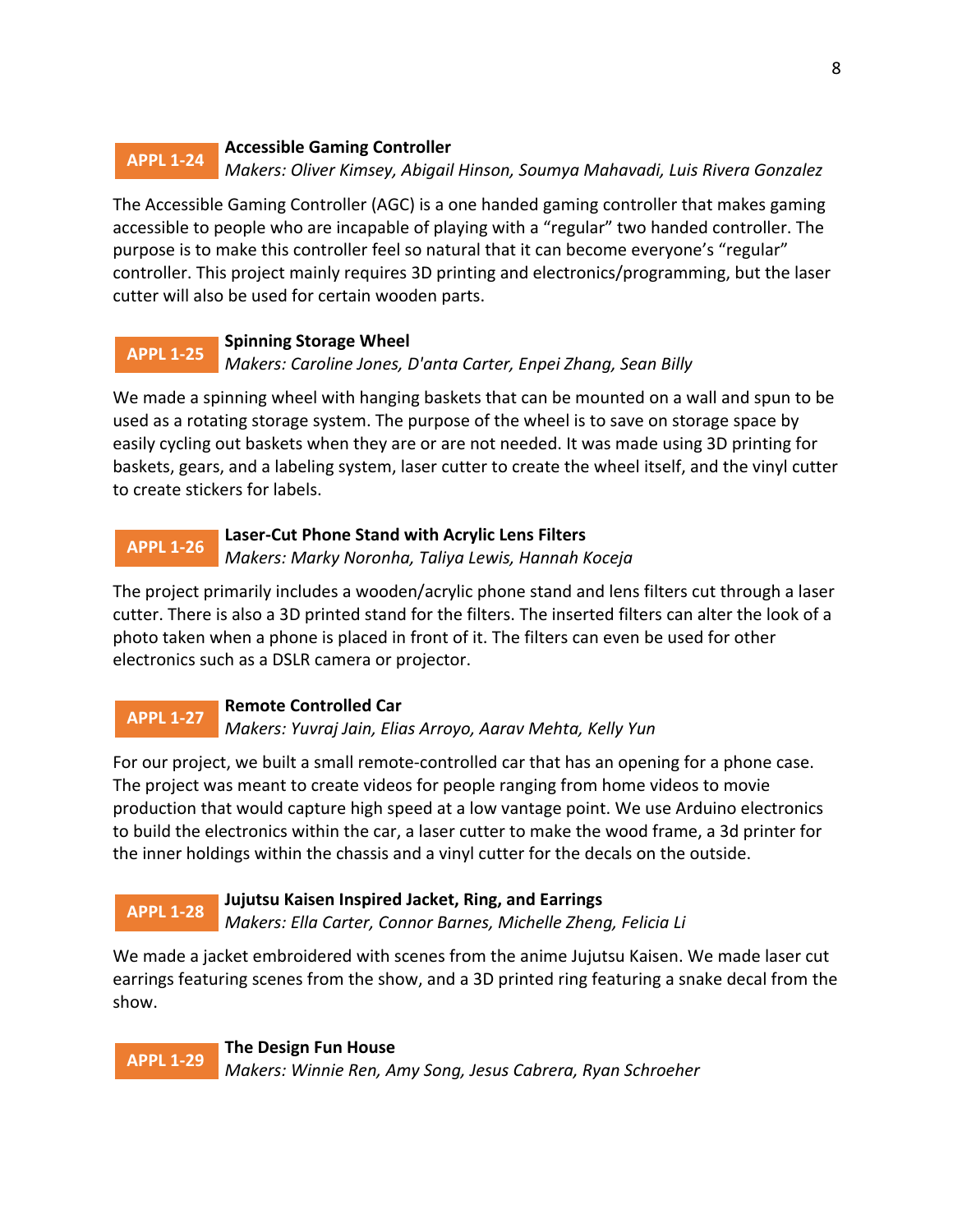<span id="page-8-0"></span>It is comparable to a typical dollhouse, however, it has moving components like an elevator as well as additional features and components that can be added that allow a child to practice their design and organization skills in whatever way they desire. The open frame of the house allows for children to make their own furniture setups, explore decorations, and practice interior design. We used laser cutter, 3D printer and vinyl cutter to make this product possible.

## **APPL 1-30**

## **LazyLaundry**

*Makers: Sterling Adams, Shreya Gundam, John Stoehr, Farouk Charkas*

LazyLaundry is the only smart laundry basket you will ever need. Plywood, CPE filament, servo horns, and servos were used to make the process of pre-sorting laundry between lighter colors and darker colors automatic. Laser cutting, vinyl cutting, Arduino programming, and 3D printing were used.

#### **Cloud Lamp APPL 1-31**

*Makers: Zirui Liu, Herui Song, Aliza Sutich, Satvik Chethan*

It's a lamp for decorative and functional purposes. We used 3d printing, laser cutter, and bought electronics.

### **Go Wild! Go Kartz! APPL 1-33**

*Makers: Ellie Robert, Amber Huang, Janice Cheuk, and Chloe Allen*

This is a racing game that reuses rubber bands. Although it's intended for children, it can be used by anyone. It was created with laser-cut plywood, 3-D prints, and vinyl stickers.

# **CLASS PROJECTS: APPL 240**

## **Mini Drumset**

*Makers: Andrea Dunn Beltran, Kyra Nicole Pudol* **APPL 2-1**

This project is a mini drum set that can be played for entertainment. It is composed of 4 drums each with an FSR sensor under each face. The drum should change volume depending on how hard the face is hit. The FSR changes the output voltage based on the force applied which is then read through the LabJack then processed by a LabView Program.

### **Whack-a-Hat APPL 2-2**

*Makers: Anjali Mehta, Benjamin Silver, Michael Lin*

We made our own version of whack a mole for a project for our class. We used 3D printing and electronics to make this project.

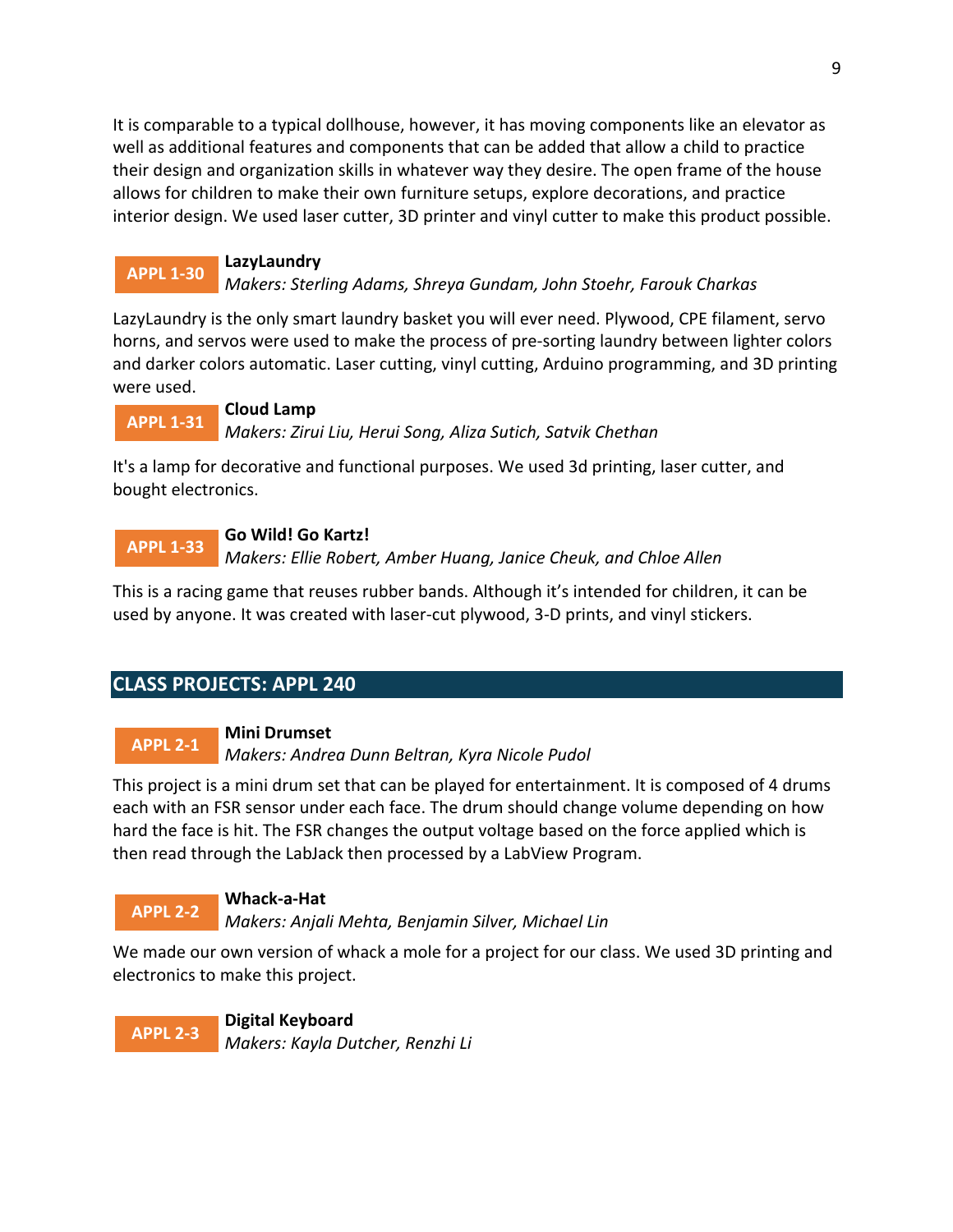<span id="page-9-0"></span>It is a digital keyboard with a few extra settings for extra fun. Made as a way to experiment with circuits and sensors as an interactive experience. We made it with buttons, capacitors, resistors, wires, sensors and a LabJack.

## **CLASS PROJECTS: APPL 412**

#### **The ClipNZip APPL 3-1**

## *Makers: Robert Gan, Martin Altman, Sarah Ferguson, Leah Howell*

The ClipNZip is a tool designed to make it easier for people with dexterity issues to zip up their jackets. The ClipNZip allows for one-handed use and is portable, durable, and universal. Our product will help users like Leah's twin sister, who has cerebral palsy, zip up their jackets and gain more independence.

## **Retraxt is an Easy Way to Store Your Cables**

*Makers: Mukesh Loganathan, Alex Gottlieb, Samuel Schulte, Fangchen Chen* **APPL 3-2**

We have developed an all-in-one solution for people who have many cables and are trying to reduce the amount that they need to buy. Furthermore, we aim to reduce the environmental impact unused cables have when they are put into landfills.

### **Bug Off** *Makers: Austin Pardue, Hanson Church, Kefei Tong, Avery Twyman* **APPL 3-3**

This is a product to help people get insects out of their homes in a safe way. The purpose is to allow people from getting close to insects if they are afraid of them. The product is made out of acrylic and 3D printed materials.

#### **Pasta Drainer 2.0 APPL 3-4**

### *Makers: Brooke Griffin, Emily Gafcovich, Cristian Leyva-Hernandez, Jerryl Christopher*

Cooking with water and pots can be difficult due to the weight, heat, and motion required to empty water. More specifically, people with limited strength and dexterity may have difficulty dumping the contents of a pot into a sink. For this reason, our project allows people to more safely empty heated pasta water from a pot and prevent injury. This project was built using the laser cutter and 3D printers with materials such as acrylic, PETG and 3D filament.

### **The Aerodynamic Umbrella APPL 3-5**

## *Makers: Harrison Spivak, Kevin Davis, Mohana Murarisetty*

Our project is an umbrella that will address the issue of multidirectional wind resistance. We have developed flexible joints that allow our umbrella to resist the winds from multiple directions. Currently, the common problem for umbrellas is the lack of wind resistance from a unidirectional and multidirectional standpoint. We have placed multiple joints 2/3rds of the way through the dome of the inside shell of the umbrella to allow the circular dome shape to flex upwards in the wind and avoid the issue of imploding the dome structure. Our project aims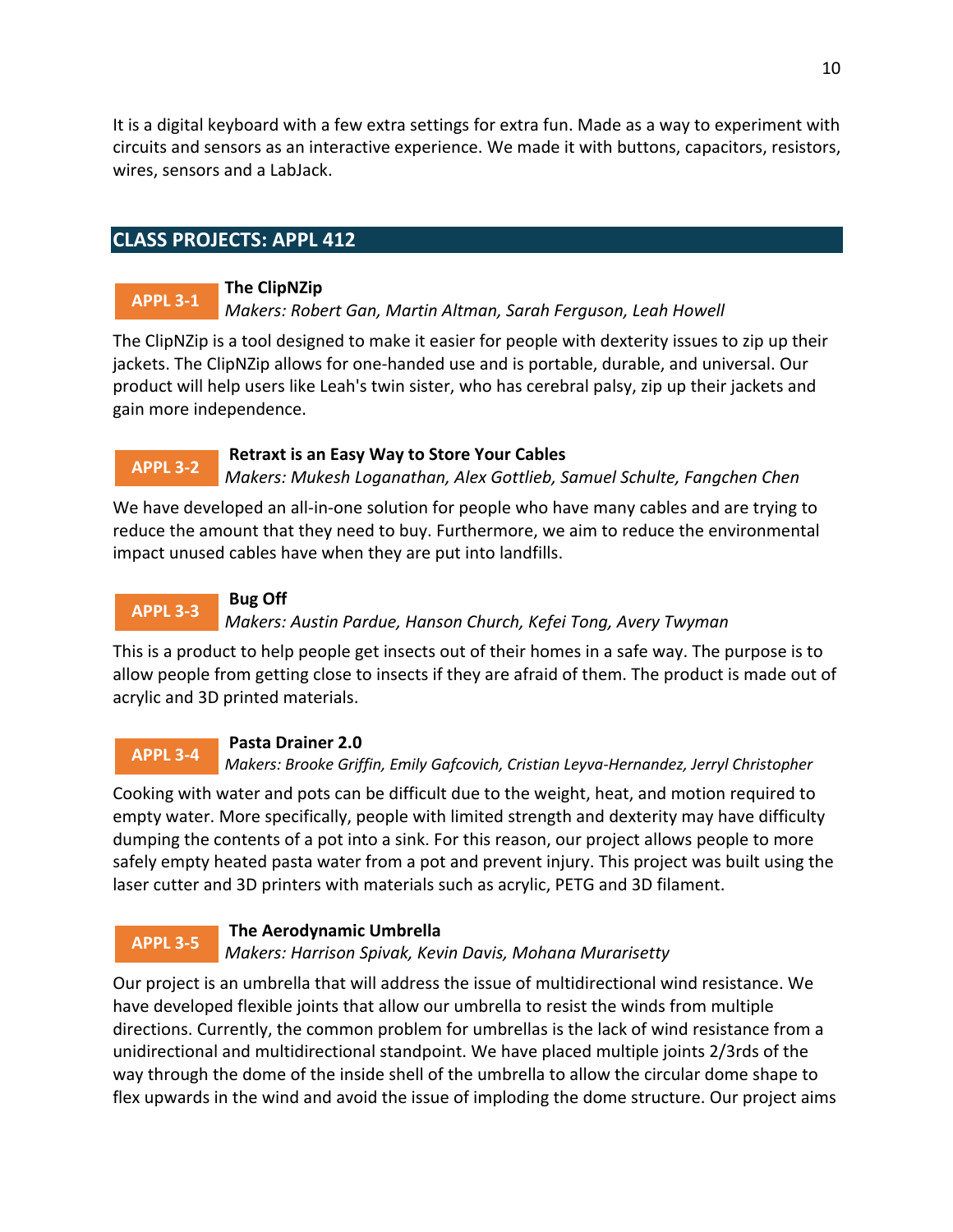<span id="page-10-0"></span>to create an improved view of umbrellas and a safer and drier environment for those in the rain & wind. The processes involved 3D printing for proof of concept in the form of a low fidelity prototype to verify and metal working in BEAM to modify an umbrella frame.

## **CLASS PROJECTS: APPL 496**

#### **LED E-Textiles** *Maker: Charlotte Dorn* **APPL 4-1**

My project consists of two separate parts. The first is a black top with a heartbeat sensor worn underneath, which is visualized through pulses on the LED heart on the front. The second includes two harnesses, worn by separate individuals, each with their own color. The devices communicate using wifi signals and the colors will merge together when the users get closer to each other. Although there are vast implications of wearable technology in the future, my project is more directly a form of "infotainment," with the goal of demonstrating the intersection of technology and design and exposing new audiences to the possibilities of integrated electronics. This was made using tools in the BeAM makerspaces, including soldering irons, sewing machines, the Serger, and basic hand tools.

## **CLASS PROJECTS: APPL 590**

#### **Ancient Greek Learning Games APPL 5-1**

*Maker: Cecilia Poston*

These two games, a verb conjugation board game and a noun matching game inspired by the hit game Spot It, are meant to address the gap between modern language instruction and the methods in which Classical languages (like Ancient Greek and Latin) are still taught. The board game was designed in Adobe Illustrator, cut on the laser cutter, and finished in the woodshop. The 'Spot It' inspired game cards were created using a computer algorithm which then aided its design in Adobe Illustrator, before the cards were printed out and assembled.

## **CLASS PROJECTS: ASIA/PWAD 069**

#### **Bust of Frankenstein ASIA 1-1**

### *Makers: Andrew Mooring, Spencer Sabatino*

We made a bust of Frankenstein for the purpose of portraying the conflicts in the Middle East discussed in class and the idea that no one wins when war takes place. We made it by painting a styrofoam ball and decorating it with wires, newspaper, etc. to further exhibit a few themes.

#### **Two Sides to a War** *Makers: Joseph Macia, Simon Tang, Jack Murphy* **ASIA 1-2**

We decided to make a chess board with two "dictators" playing the game using their troops as the pieces. In the middle of a board is a number: either a 6 or a 9 depending on what side you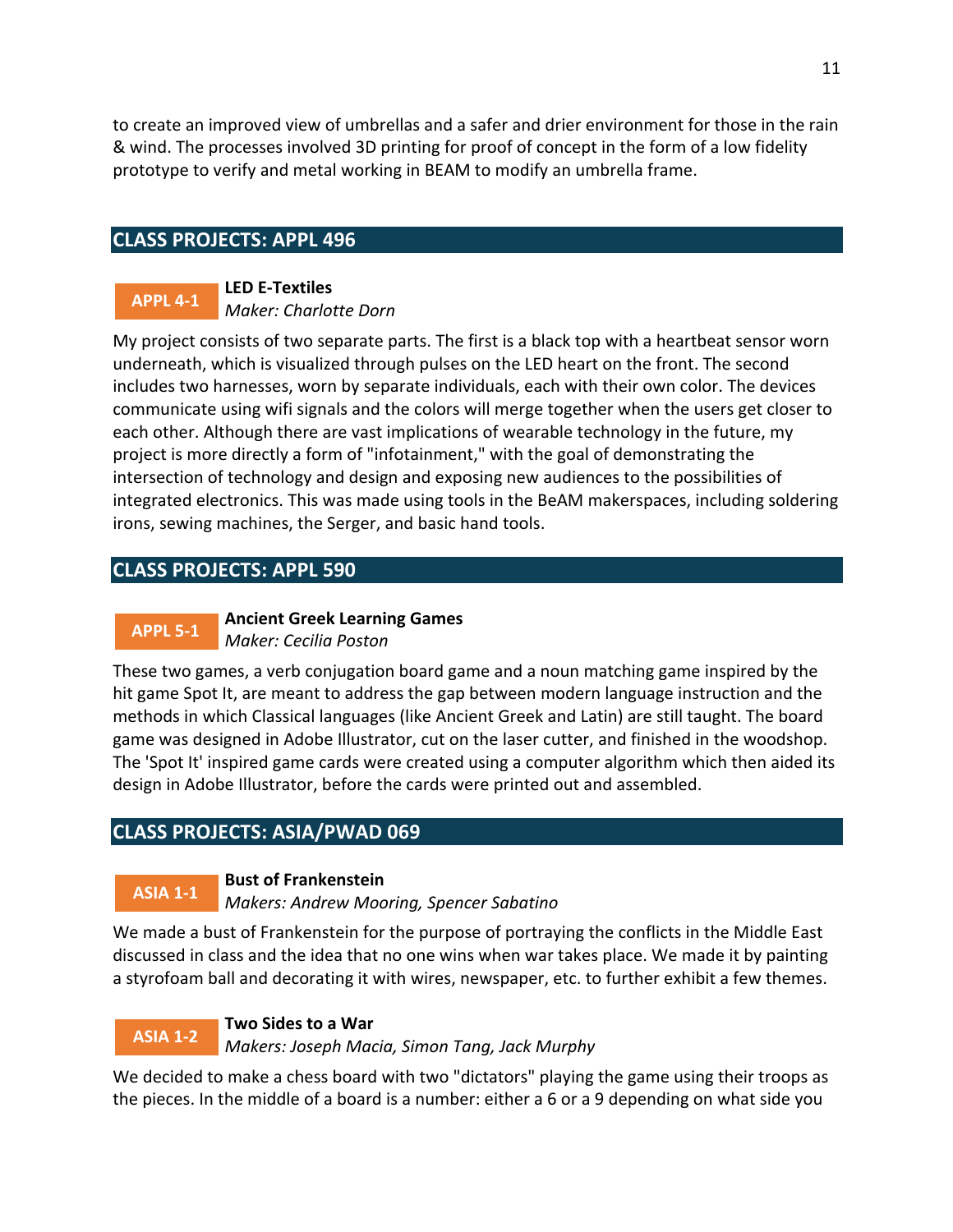are looking from, showing how there are always two sides to a war. We used 3D printing for the camera, a box for the board, army figures for the people and painted the top of the board.

### **The Media's Checkerboard** *Makers: Antonio Preziuso, Steven Yu, Luck McCabe* **ASIA 1-3**

Our artwork is a board this is divided with a scene of war and a side that represents the media. This work depicts the issue of journalism in war, illustrating how war is often shown as "black and white" instead of truly complex. Our project is a representation of a theme we discussed in our first-year seminar. We utilized mostly recycled materials including wood, cardboard, newspaper, scrap metal, and old electronics. This was assembled by painting, cutting, and bending metals.

#### **Papier-Mache Globe with 3D Printed Elements** *Makers: Mary Kane, Lleyton Ham, Toni Winiker* **ASIA 1-4**

We created a sculptural artwork that represents power structures in the American wars in Iraq and Afghanistan. We used painting and a papier-mache-style process as well as 3D printing to create our project.

### **Manufacturing a Narrative ASIA 1-5**

## *Makers: Lindsey Robbins, Robert Barber, Bryson Formaggioni*

Our project consists of two styrofoam heads, a cardboard base, and pictures depicting the US-Afghanistan war. We cut out a part of the heads using an electric foam cutting tool and used a hot glue gun to place the heads on the board. We printed numerous pictures of newspapers describing the war and scenes in Afghanistan and used glue to paste the pictures onto the heads and on the board. Our project shows how the media influences the US public into thinking that they are doing good work when in reality they were only damaging the country and many innocent civilians. This project depicts two different perspectives of the war.

### **PTSD: A Two-Faced Phenomenon** *Makers: Peyton Randolph, Thomas Gibert, Neal Kapur* **ASIA 1-6**

Our artwork highlights the effects and causes of PTSD among survivors of war. However, these survivors do not just consist of war veterans themselves, but also civilians living in the communities in which these wars take place.

### **3D Resin Structure that Displays the Aftermath of Middle Eastern Wars** *Makers: Liz Boldt, Oliver O'Brien, Ryan Baxter* **ASIA 1-7**

We made a resin brick-like structure that contained 3-D printed figures and artifacts that we felt represented the three different Middle Eastern Wars that we discussed in our class. We used the 3-D printer at the Makerspace.

**3D Print and Cardboard Perspective War Scene** *Makers: Eliza Ellerbe, Elke Gill, Caleb Burr* **ASIA 1-8**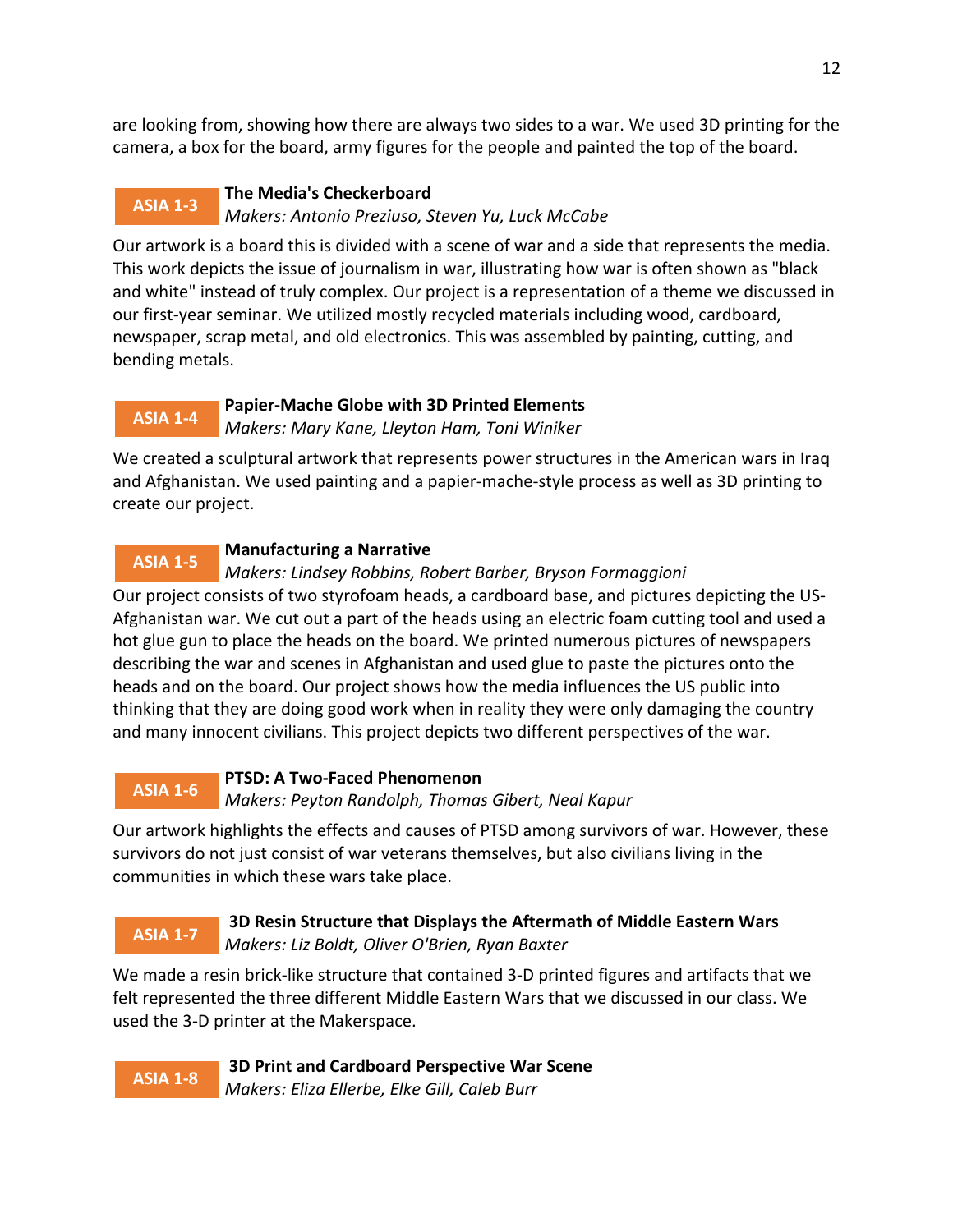<span id="page-12-0"></span>We made a cardboard and 3D printed war scene that depicts the perspective of the Iran-Iraq war through the "lens" of America and Iraq. We used many tools such as paint, 3D pens, cardboard, sand, and foam to create this piece.

## **CLASS PROJECTS: DRAM 588**

# **DRAM 1-1**

**Laser-Cut Stays** *Maker: Matty Blatt*

These are stays made of vegtan leather with a laser cut design throughout the sides and stomacher. The laser cutter accomplishes the work that could not be done otherwise, and in an efficient amount of time. The stays were patterned and fitted first, then converted to an illustrator file and laser cut. The pieces were then stitched together and dyed/finished.

#### **Laser-Cut Monstress Mask** *Maker: Jocelyn Chatman* **DRAM 1-2**

Design comes from the character Desteria form the comic Monstress by Marjorie Liu. The mask was laser cut from vegetable tan leather for my Masks and Armor class. I drew the design in Photoshop then transferred the file to Adobe illustrator and turned it into an AI. I did a test on cardboard then did the final cut on leather.

### **Laser-Cut Armor for Theater** *Maker: Athene Wright* **DRAM 1-3**

Inspired by contemporary Chinese costuming, this project features traditional leather working techniques combined with laser cut tracery to produce a highly unique set of armor. This project was created for a course offered by the department of Dramatic Arts focusing on the production of masks, mascots, and armor.

## **CLASS PROJECTS: NSCI 405**

# **NSCI 1-1**

## **3-D Print Model of ONC201 Interaction with Dopamine Receptor**

*Makers: Baird Cotsakis, Bryson Curtis, Charlotte Seymour, Sylwia Pietrzak, Chandler Chapman*

As a project for the Advance Molecular Neuropharmacology (NSCI 405) course, our group 3D printed and assembled a model of a dopamine receptor interacting with the novel ONC201 drug. We used magnets, flexible wire, and 3D printed structures to create a functional model of the conformational changes that occur when ONC201 binds on a dopamine receptor. We aimed to exhibit the bitopic binding of ONC201 drug and its effect on the structure of the dopamine receptor as a whole.

### **Etizolam Binding Mechanism** *Makers: Shera Furigay, Amelia Lee, Emmanuel Johnson, Patrick Kramer, Cate Park* **NSCI 1-2**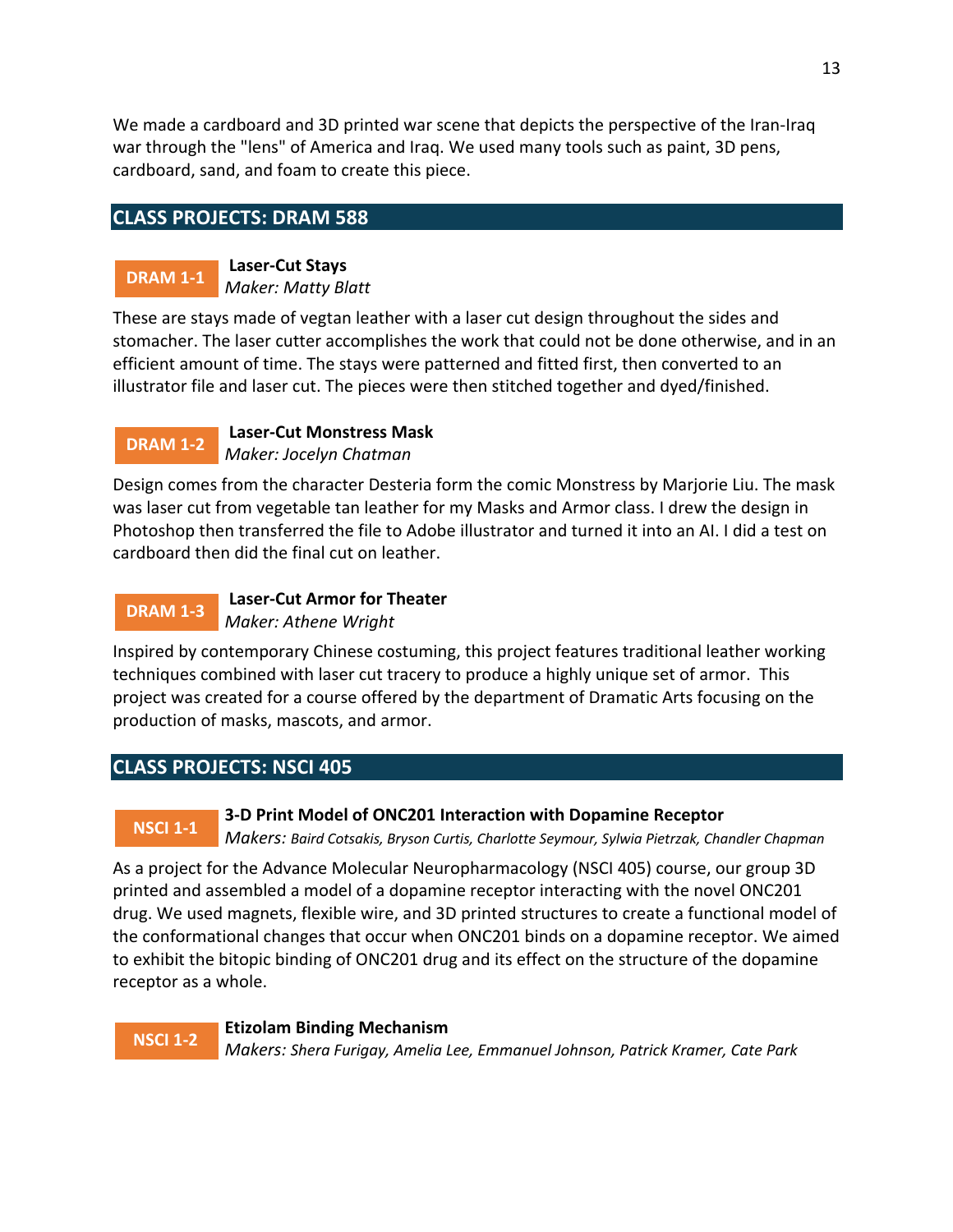We made a ligand receptor that represent binding with the novel drug etizolam. We made it as a visual representation of the project and how that mechanism work in 3D. We made this using tinkerCAD and 3D printer in BeAM.

### **Hydroxynorketamine Binding to AMPA Receptor 3D Print** *Makers: Tori Cordero, Jonathan Liao, Noah Rooslet, Mei-Ann Brock* **NSCI 1-3**

This project was done as part of the NSCI 405 Course at UNC in order to have a better understanding of the mechanism of action of a novel drug. We chose Hydroxynorketamine because of shared interest in its clinical applications related to depression and schizophrenia. Our model was constructed through 3D printing and glued together to finalize the structure.

#### **Model of GPR55 with a Novel Drug, VCE-006.1 NSCI 1-4**

*Makers: Elizabeth Park, Hannah Lang, Isabella Dejohn, Shanly Vong*

We made a 3D model of our receptor and drug of interest to demonstrate drug interactions with a specific receptor and illustrate their novel mechanism of action. We used the BeAM Makerspace to 3D print our receptors and drug as well as materials such as magnets and wires to put our model together and show drug and receptor interactions. Our process included researching information about our receptor and drug, coming up with sketches and the design of the receptor and drug and the printing of the 3D model.

### **Combined use of in silico methods & 3D-printing in the application of neuroHIV** *Makers: Alexander Irmscher, Isabella Colon, Hannah Corns, Elizabeth Kim* **NSCI 1-5**

Given the marked potential of the endocannabinoid (eCB) system to exude anti-inflammatory and neuroprotective properties in various animal and human studies, we anticipate that CB1 (and ZCZ011) are promising therapeutic targets for treating the effects of the HIV-1 infection in the CNS (neuroHIV). ZCZ011 is a brain-penetrant, cannabinoid receptor CB1-selective positive allosteric modulator (PAM) that enhances the orthosteric agonist CP55,940. With use of insilico methods, we illustrate how ZCZ011 can increase the expression of CB1R relative to binding pockets on CB1R that lack a bound allosteric modulator. We will be presenting a 3Dprinted model of the CB1R to help explain the drug-receptor interaction and protein conformational changes to visualize the therapeutic potential of ZCZ011.

### **3D-Print Model of Interactions of GABA and Etizolam with GABA-A Receptors** *Makers: Amelia Lee, Shera Furigay, Cate Park, Emmanuel Johnson, Patrick Kramer* **NSCI 1-6**

We used TinkerCad and Ultimaker Cura to create a 3D-printable model that shows how GABA-A receptors interact differently with its endogenous ligand, GABA, and a drug targeting GABA-A receptors called Etizolam. This model was created throughout the semester with outside research and material learned in NSCI405.

## **NSCI 1-7**

**3D-Print Model of Interactions of GABA and Etizolam with GABA-A Receptors** *Makers: Annelle Ladson, Shaurya Jamwal, Hallie Rouse, Mihir Kaikini*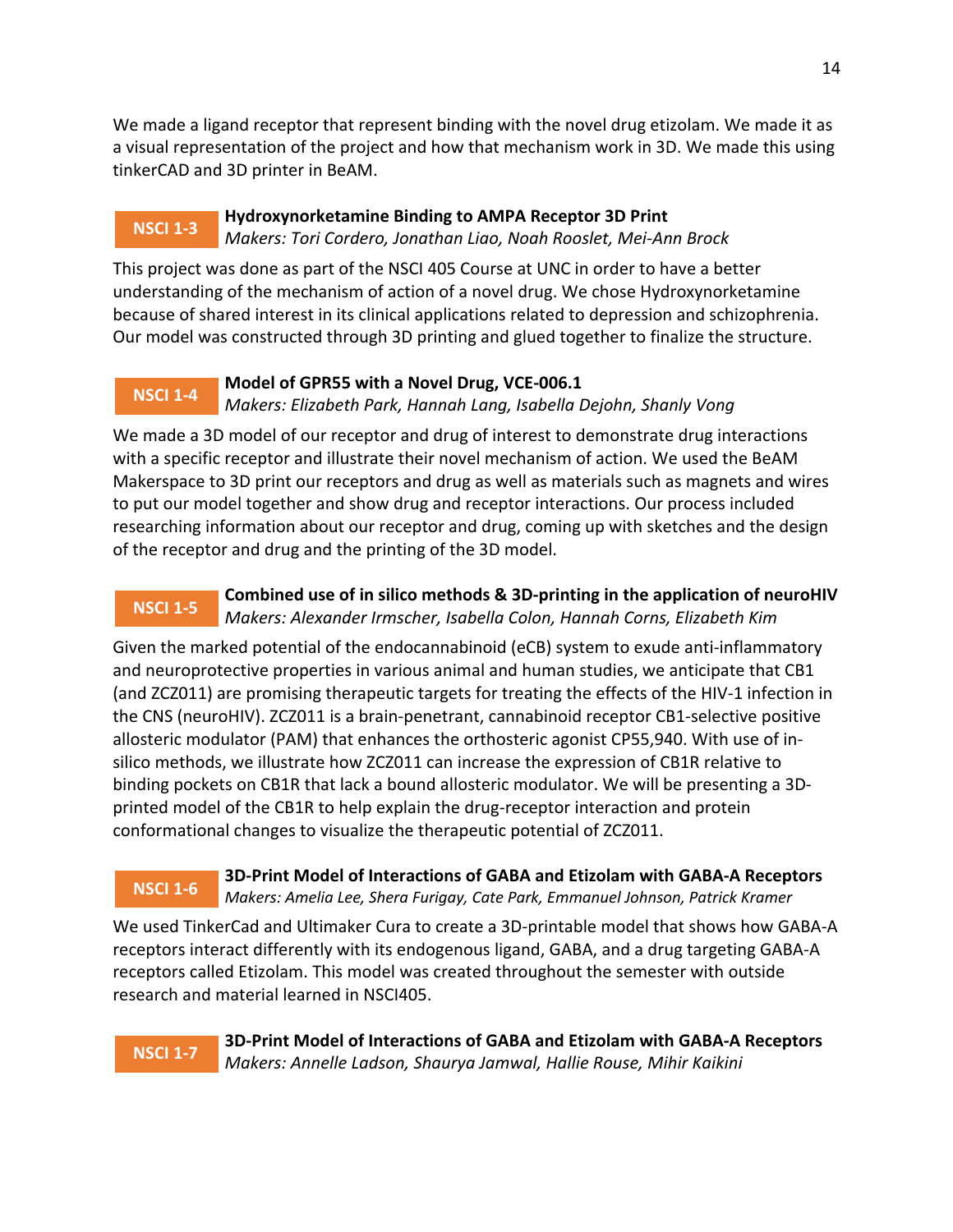<span id="page-14-0"></span>We made a simplified version of the 5-ht2a receptor using cylinders to portray the binding of a novel agonist. The receptor includes a second site to show the alternative beta-arrestin pathways the agonist induces. The receptor was modeled in TinkerCad and 3d-printed.

## **CLASS PROJECTS: PHYS 395**

**PHYS 1-1**

**LCD 3D Printer** *Maker: Cyrus Pair*

This is a 3D printer that uses ultraviolet light and an LCD screen to harden a resin, layer by layer. I made this for Physics 395, using the FDM printers and the laser cutter available at BeAM.

# **CLASS PROJECTS: PSYC 330**

**Piercing-friendly Pillow** *Maker: Rachel Niemira* **PSYC 1-1**

I made a pillow using the sewing machines that elevates the head to keep pressure on the ear when laying down.

### **3D Printed Nut and Bolt for PSYC 330 Pain Point** *Maker: Jasmine Guy* **PSYC 1-2**

I 3D printed a nut and bolt for my PSYC 330 class. The purpose behind printing it was that I have a tension rod shower shelf and the shelves always seem to fall down, so I created a prototype to prevent the shelves from falling.

## **PARTNER ORGANIZATIONS**

#### **RYOBI Tools PART 1-1**

As one of the world's largest & most innovative power tool manufacturers, RYOBI specializes in making pro-featured power tools truly affordable. That's why RYOBI is the brand of choice for millions of homeowners & value-conscious pros. We have built our reputation by manufacturing power tools that increase your purchasing power and expand your capabilities. Today, RYOBI Power Tools offers you more pro feature, affordable power tools than ever. We're proud to sell our tools exclusively through The Home Depot. Join #RYOBINation at www.ryobitools.com/nation to stay connected!

#### **ShopBot Tools PART 1-2**

Founded in 1996 in Durham, North Carolina, ShopBot Tools, Inc., designs, manufactures and distributes CNC (Computer Numerically Controlled) routers for milling, drilling, and cutting of wood, plastic, metals and other materials -- powerfully, precisely, and affordably. Now in our 25th year of technology innovation, ShopBot's digital fabrication tools are carving out the